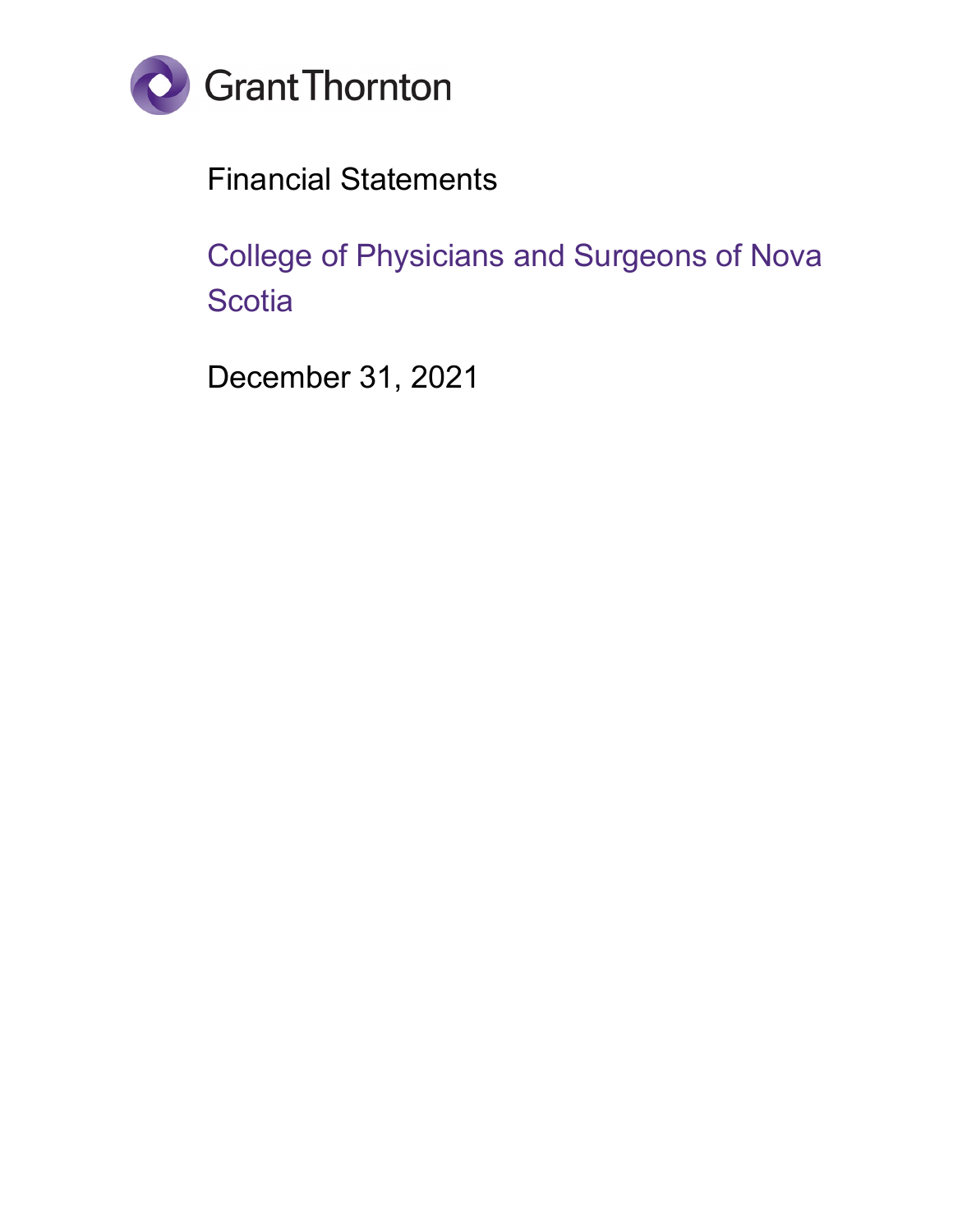# **Contents**

|                                    | Page    |
|------------------------------------|---------|
| Independent auditor's report       | $1 - 2$ |
| Statement of financial position    | 3       |
| Statement of operations            | 4       |
| Statement of changes in net assets | 5       |
| Statement of cash flows            | 6       |
| Notes to the financial statements  | 7-10    |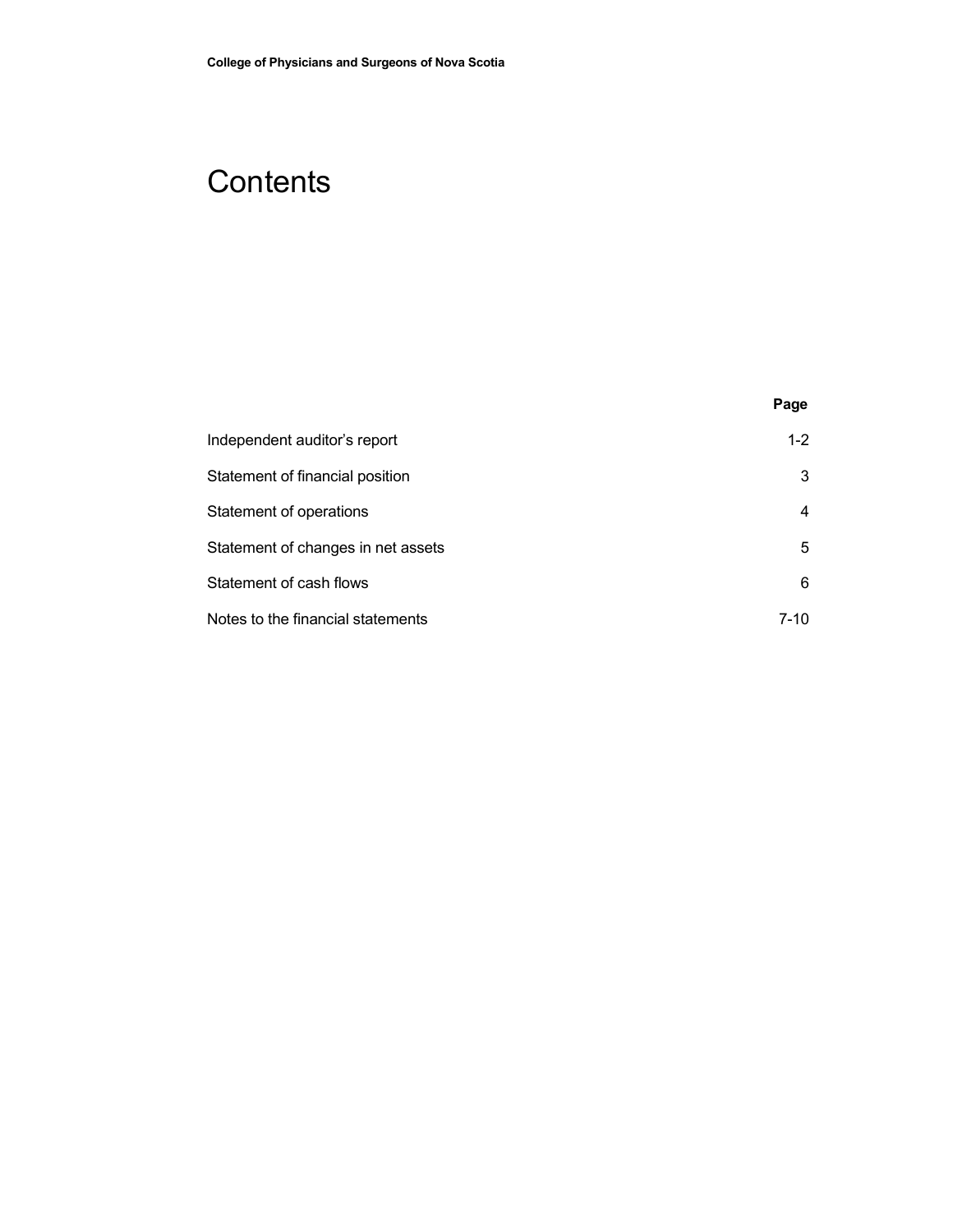

## Independent auditor's report

**Grant Thornton LLP** Nova Centre, North Tower Suite 1000, 1675 Grafton Street Halifax, NS B3J 0E9 T +1 902 421 1734 F +1 902 420 1068 www.GrantThornton.ca

To the members of **College of Physicians and Surgeons of Nova Scotia**

#### **Opinion**

We have audited the financial statements of College of Physicians and Surgeons of Nova Scotia (the "Organization"), which comprise the statement of financial position as at December 31, 2021, and the statements of operations, changes in net assets and cash flows for the year then ended, and notes to the financial statements, including a summary of significant accounting policies.

In our opinion, the accompanying financial statements present fairly, in all material respects, the financial position of College of Physicians and Surgeons of Nova Scotia as at December 31, 2021, and its results of its operations and its cash flows for the year then ended in accordance with Canadian accounting standards for not-for-profit organizations.

#### **Basis for Opinion**

We conducted our audit in accordance with Canadian generally accepted auditing standards. Our responsibilities under those standards are further described in the *Auditor's Responsibilities for the Audit of the Financial Statements* section of our report. We are independent of the Organization in accordance with the ethical requirements that are relevant to our audit of the financial statements in Canada, and we have fulfilled our other ethical responsibilities in accordance with these requirements. We believe that the audit evidence we have obtained is sufficient and appropriate to provide a basis for our opinion.

#### **Responsibilities of Management and Those Charged with Governance for the Financial Statements**

Management is responsible for the preparation and fair presentation of these financial statements in accordance with Canadian accounting standards for not-for-profit organizations, and for such internal control as management determines is necessary to enable the preparation of financial statements that are free from material misstatement, whether due to fraud or error.

In preparing the financial statements, management is responsible for assessing the Organization's ability to continue as a going concern, disclosing, as applicable, matters related to going concern and using the going concern basis of accounting unless management either intends to liquidate the Organization or to cease operations, or has no realistic alternative but to do so.

Those charged with governance are responsible for overseeing the Organization's financial reporting process.

1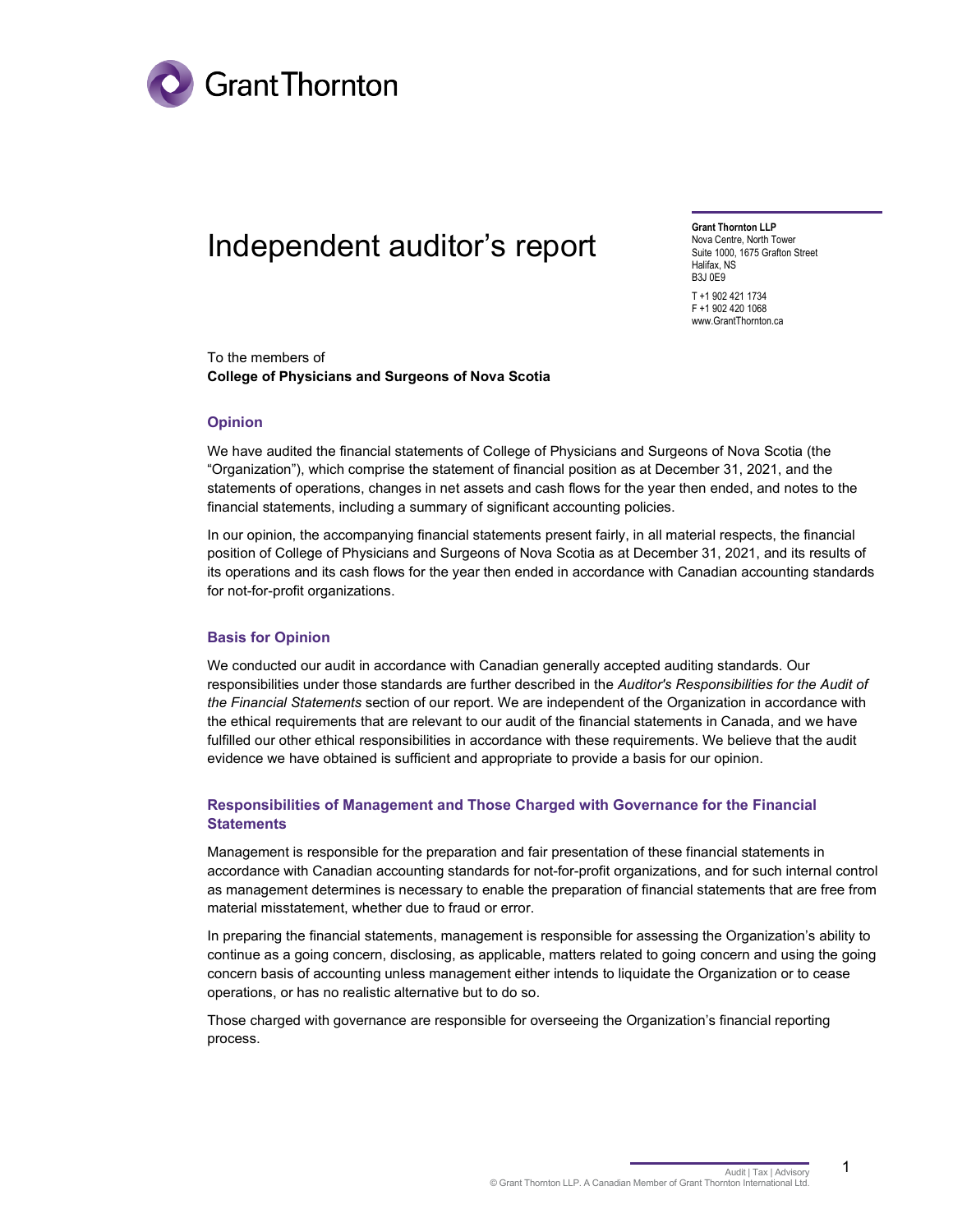#### **Auditor's Responsibilities for the Audit of the Financial Statements**

Our objectives are to obtain reasonable assurance about whether the financial statements as a whole are free from material misstatement, whether due to fraud or error, and to issue an auditor's report that includes our opinion. Reasonable assurance is a high level of assurance, but is not a guarantee that an audit conducted in accordance with Canadian generally accepted auditing standards will always detect a material misstatement when it exists. Misstatements can arise from fraud or error and are considered material if, individually or in the aggregate, they could reasonably be expected to influence the economic decisions of users taken on the basis of these financial statements.

As part of an audit in accordance with Canadian generally accepted auditing standards, we exercise professional judgment and maintain professional skepticism throughout the audit. We also:

- Identify and assess the risks of material misstatement of the financial statements, whether due to fraud or error, design and perform audit procedures responsive to those risks, and obtain audit evidence that is sufficient and appropriate to provide a basis for our opinion. The risk of not detecting a material misstatement resulting from fraud is higher than for one resulting from error, as fraud may involve collusion, forgery, intentional omissions, misrepresentations, or the override of internal control.
- Obtain an understanding of internal control relevant to the audit in order to design audit procedures that are appropriate in the circumstances, but not for the purpose of expressing an opinion on the effectiveness of the Organization's internal control.
- Evaluate the appropriateness of accounting policies used and the reasonableness of accounting estimates and related disclosures made by management.
- Conclude on the appropriateness of management's use of the going concern basis of accounting and, based on the audit evidence obtained, whether a material uncertainty exists related to events or conditions that may cast significant doubt on the Organization's ability to continue as a going concern. If we conclude that a material uncertainty exists, we are required to draw attention in our auditor's report to the related disclosures in the financial statements or, if such disclosures are inadequate, to modify our opinion. Our conclusions are based on the audit evidence obtained up to the date of our auditor's report. However, future events or conditions may cause the Organization to cease to continue as a going concern.
- Evaluate the overall presentation, structure and content of the financial statements, including the disclosures, and whether the financial statements represent the underlying transactions and events in a manner that achieves fair presentation.

We communicate with those charged with governance regarding, among other matters, the planned scope and timing of the audit and significant audit findings, including any significant deficiencies in internal control that we identify during our audit.

March 25, 2022

Grant Thouston LLP

Halifax, Canada Chartered Professional Accountants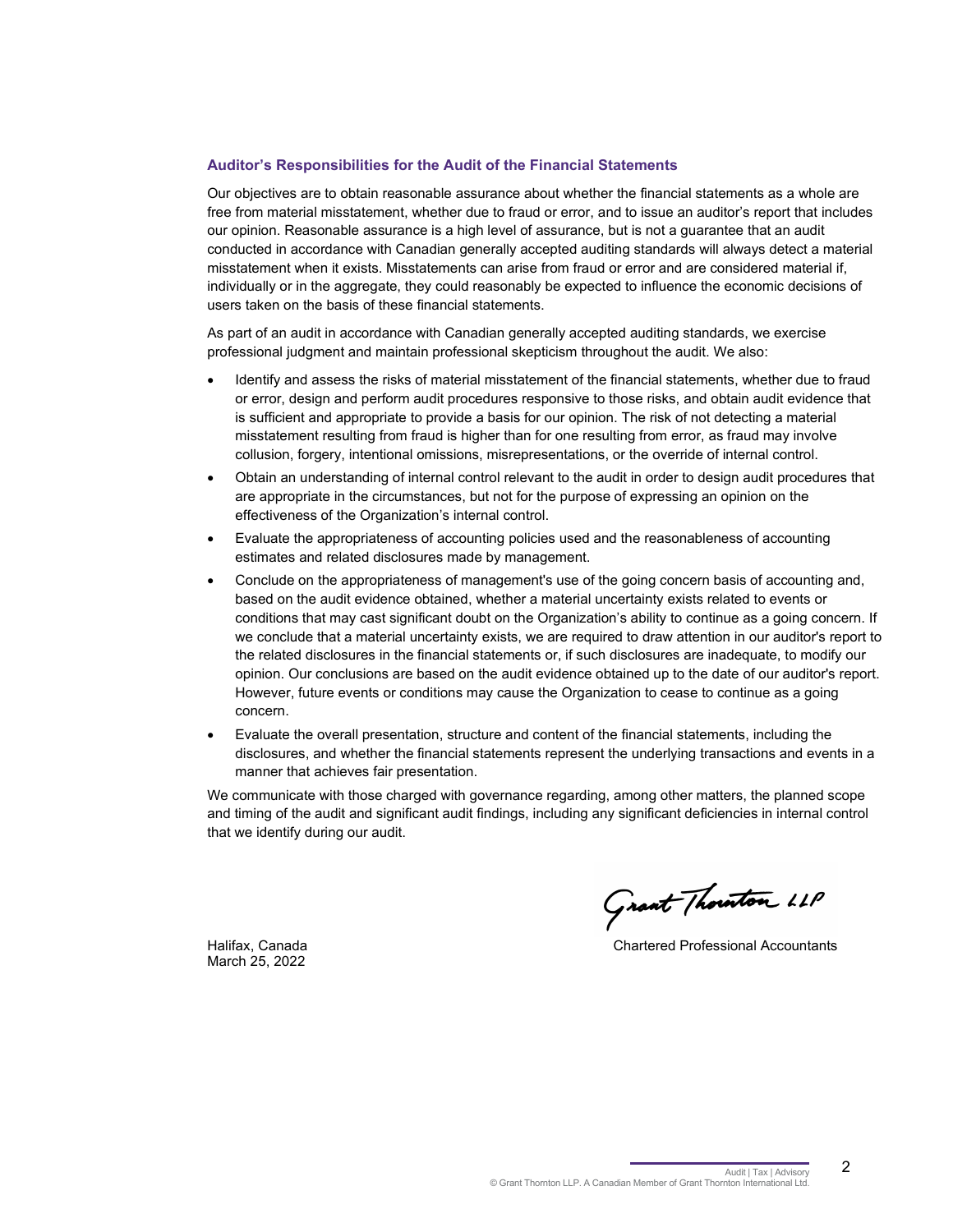## **College of Physicians and Surgeons of Nova Scotia Statement of financial position**

| December 31                                                                                                                                | 2021                                                           | 2020                                                           |
|--------------------------------------------------------------------------------------------------------------------------------------------|----------------------------------------------------------------|----------------------------------------------------------------|
| <b>Assets</b><br>Current<br>Cash and cash equivalents<br>Short term investments (note 3)<br>Dues and other receivables<br>Prepaid expenses | \$<br>304,103<br>6,941,951<br>15,562<br>76,565<br>7,338,181    | \$<br>196,118<br>6,582,693<br>16,511<br>57,579<br>6,852,901    |
| Investments (note 4)<br>Capital assets (note 5)                                                                                            | 4,878,689<br>790,224<br>13,007,094<br>\$                       | 4,363,083<br>923,919<br>12,139,903<br>\$                       |
| <b>Liabilities</b><br>Current<br>Payables and accruals<br>Deferred revenue<br>Deferred lease inducement                                    | \$<br>206,476<br>5,839,388<br>6,045,864<br>142,131             | \$<br>199,693<br>5,628,088<br>5,827,781<br>123,416             |
| <b>Net assets</b><br>Internally restricted<br>Unrestricted                                                                                 | 6,187,995<br>4,878,689<br>1,940,410<br>6,819,099<br>13,007,094 | 5,951,197<br>4,363,083<br>1,825,623<br>6,188,706<br>12,139,903 |

Commitments (note 6)

On behalf of the Council

 $\frac{M\sqrt{mL}}{M}$ President

Registrar & CEO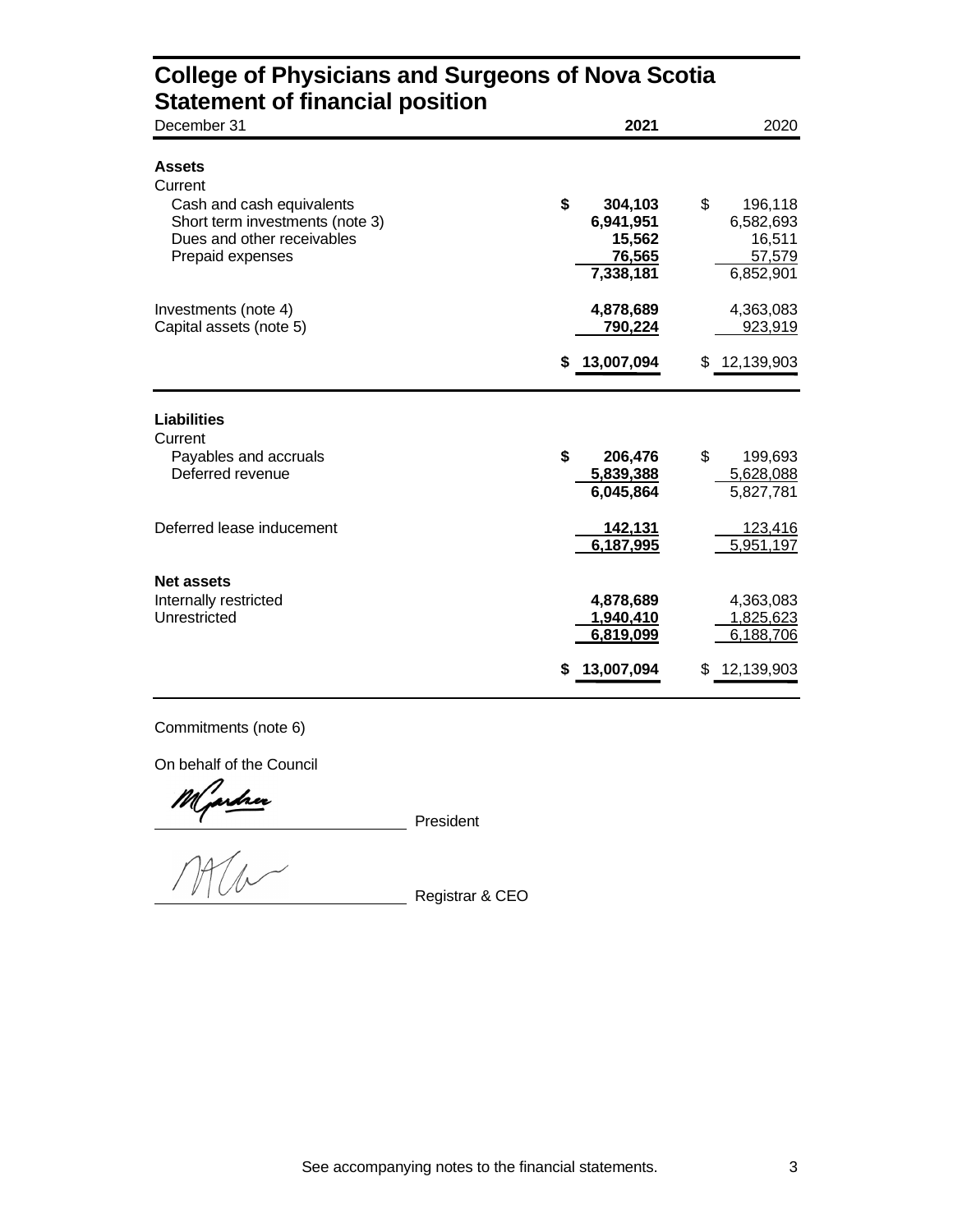| <b>College of Physicians and Surgeons of Nova Scotia</b> |                 |              |         |              |                |  |  |
|----------------------------------------------------------|-----------------|--------------|---------|--------------|----------------|--|--|
| <b>Statement of operations</b>                           | Reserve         |              | Total   |              |                |  |  |
| Year ended December 31                                   | Unrestricted    |              | Fund    | 2021         | 2020           |  |  |
|                                                          |                 |              |         |              |                |  |  |
| Revenues<br>Licensing fees                               | 6,391,363<br>\$ | \$           |         | 6,391,363    | 6,239,350<br>S |  |  |
| Certificates of professional conduct                     | 44,700          |              |         | 44,700       | 76,950         |  |  |
| Professional incorporation fees                          | 200,050         |              |         | 200,050      | 193,200        |  |  |
| Other income                                             | 7,940           |              |         | 7,940        | 5,260          |  |  |
| Investment income                                        | 9,258           |              | 131,570 | 140,828      | 162,705        |  |  |
| Change in fair value of investments                      |                 | 384,036      |         | 384,036      | 75,285         |  |  |
|                                                          | 6,653,311       | 515,606      |         | 7,168,917    | 6,752,750      |  |  |
| <b>Expenditures</b>                                      |                 |              |         |              |                |  |  |
| Administration                                           | 2,282,065       |              |         | 2,282,065    | 2,194,282      |  |  |
| Communications                                           | 306,427         |              |         | 306,427      | 326,992        |  |  |
| Council                                                  | 161,311         |              |         | 161,311      | 173,548        |  |  |
| Occupancy                                                | 495,077         |              |         | 495,077      | 504,562        |  |  |
| Physician performance                                    | 697,850         |              |         | 697,850      | 559,848        |  |  |
| Professional conduct                                     | 1,788,071       |              |         | 1,788,071    | 1,886,146      |  |  |
| Registration                                             | 807,723         |              |         | 807,723      | 654,480        |  |  |
|                                                          | 6,538,524       |              |         | 6,538,524    | 6,299,858      |  |  |
| Excess of revenues over                                  |                 |              |         |              |                |  |  |
| expenditures                                             | \$<br>114,787   | 515,606<br>S |         | 630,393<br>S | 452,892<br>S   |  |  |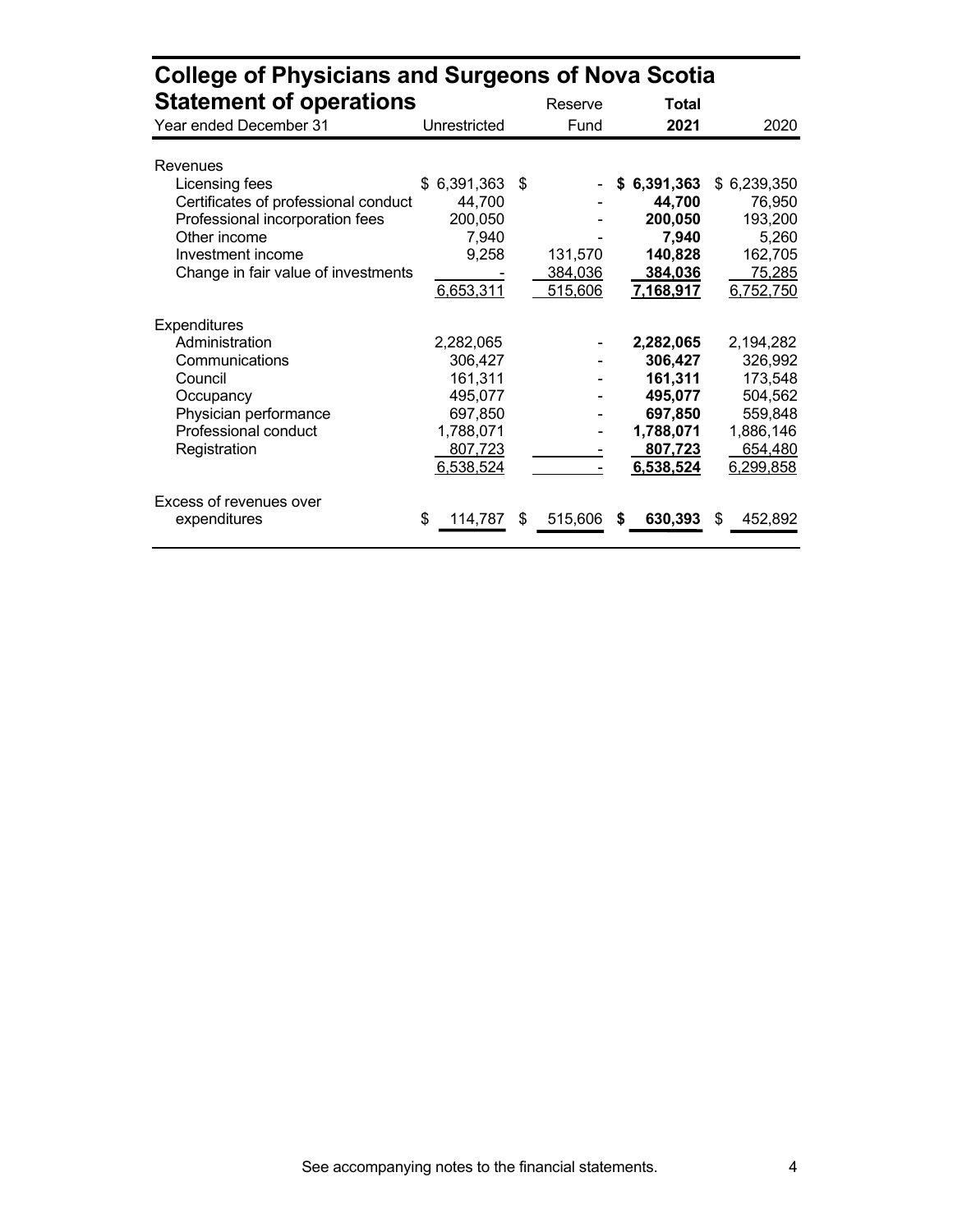## **College of Physicians and Surgeons of Nova Scotia Statement of changes in net assets**

Year ended December 31

| Net assets, beginning                   | Unrestricted   | Reserve Fund | 2021<br><b>Total</b> | 2020<br>Total |
|-----------------------------------------|----------------|--------------|----------------------|---------------|
| of year                                 | 1,825,623<br>S | \$4,363,083  | \$6,188,706          | \$5,735,814   |
| Excess of revenues<br>over expenditures | 114,787        | 515,606      | 630,393              | 452,892       |
| Net assets, end of year                 | 1,940,410      | 4,878,689    | 6,819,099<br>\$      | 6,188,706     |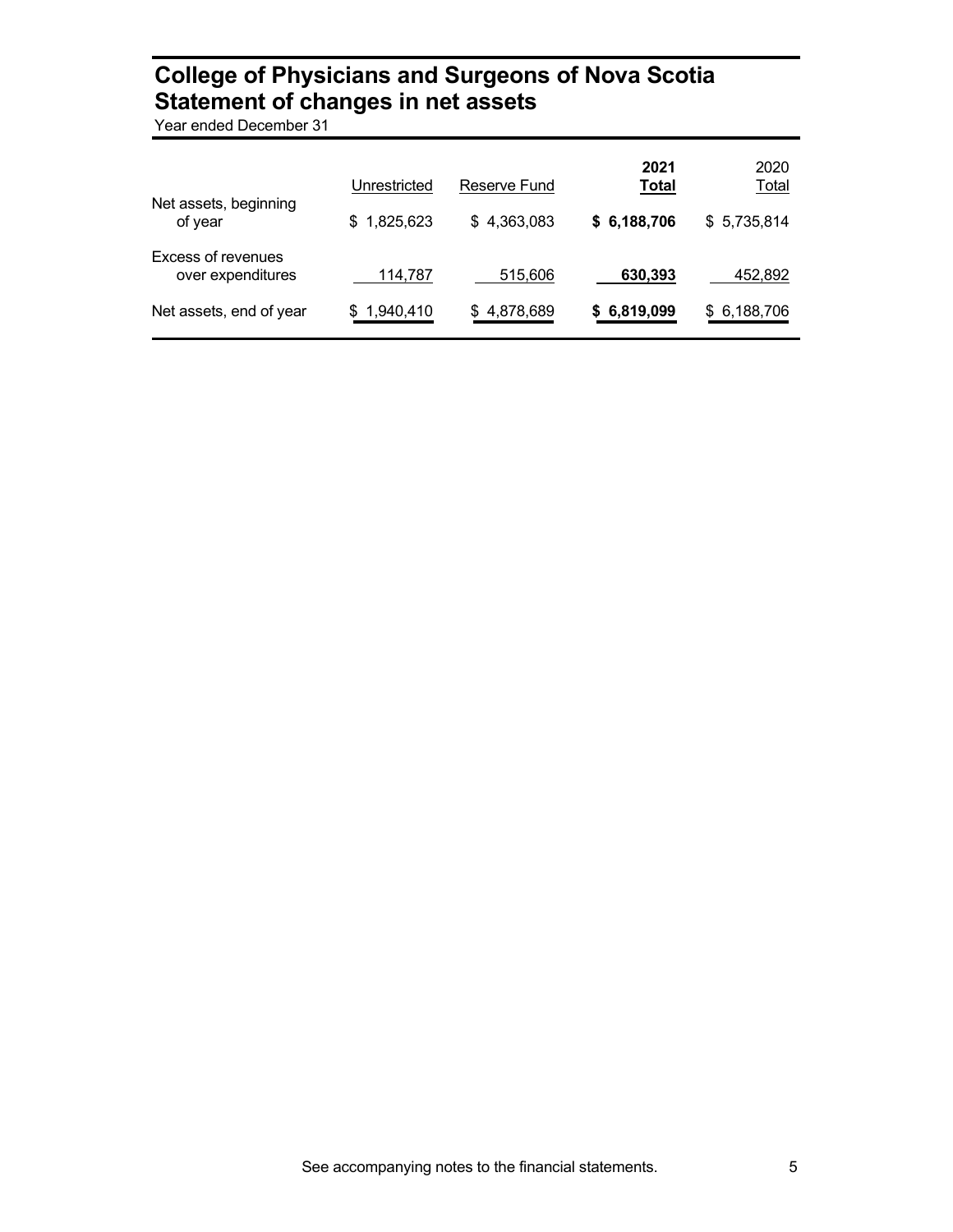### **College of Physicians and Surgeons of Nova Scotia Statement of cash flows**

| <b>ULALGITIGHT OF CASH HOWS</b><br>Year ended December 31 | 2021          | 2020             |
|-----------------------------------------------------------|---------------|------------------|
| Increase (decrease) in cash and cash equivalents          |               |                  |
| <b>Operating</b>                                          |               |                  |
| Excess of revenues over expenditures                      | \$<br>630,393 | \$<br>452,892    |
| Amortization                                              | 172,146       | 202,503          |
| Increase of deferred lease inducement                     | 18,715        | 18,716           |
| Change in fair value of investments                       | (384, 036)    | (75, 285)        |
|                                                           | 437,218       | 598,826          |
| Change in non-cash operating working capital:             |               |                  |
| Short term investments                                    | (359, 258)    | (377, 891)       |
| Dues and other receivables                                | 949           | 9,623            |
| Prepaid expenses                                          | (18, 986)     | (9, 466)         |
| Payables and accruals                                     | 6,783         | 19,156           |
| Deferred revenue                                          | 211,300       | 40,763           |
|                                                           | 278,006       | 281,011          |
| Investing                                                 |               |                  |
| Purchases of long term investments, net of sales          | (131, 570)    | (234, 815)       |
| Purchase of capital assets, net of disposals              | (38, 451)     | (47, 358)        |
|                                                           | (170,021)     | <u>(282,173)</u> |
|                                                           |               |                  |
| Net increase (decrease) in cash and cash equivalents      | 107,985       | (1, 162)         |
|                                                           |               |                  |
| Cash and cash equivalents                                 |               |                  |
| Beginning of year                                         | 196,118       | 197,280          |
|                                                           |               |                  |
| End of year                                               | 304,103       | \$<br>196,118    |
|                                                           |               |                  |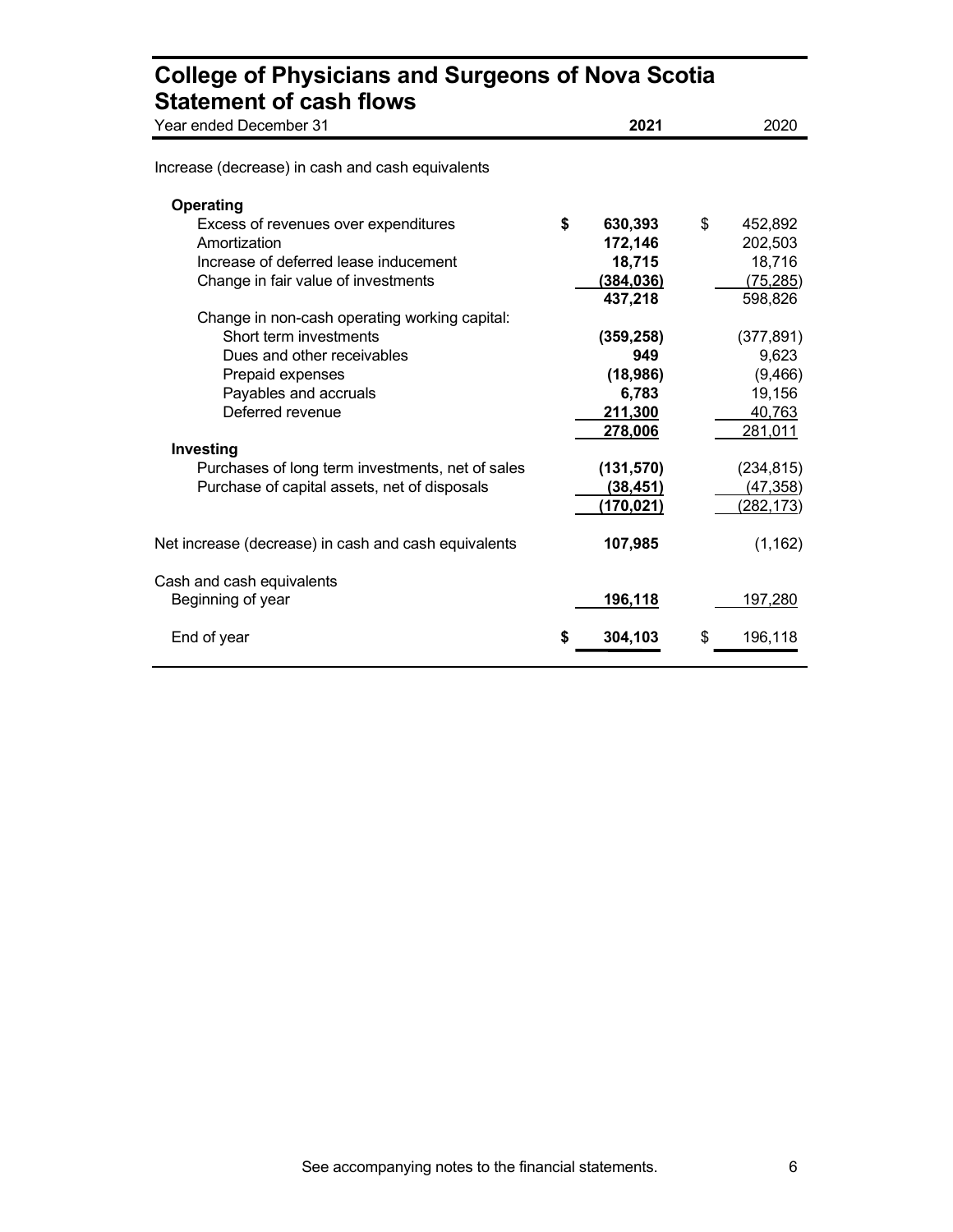December 31, 2021

#### **1. Nature of operations**

The College of Physicians and Surgeons of Nova Scotia (the "Organization") is a not-for-profit Organization, established under the Medical Act of Nova Scotia. The Organization serves as the licensing and regulatory body for the medical profession within the Province of Nova Scotia. The Organization is a registered non-profit under the Income Tax Act and accordingly is exempt from income taxes.

#### **2. Summary of significant accounting policies**

These financial statements have been prepared in accordance with Canadian accounting standards for not-for-profit organizations ("ASNPO"). The significant accounting policies are detailed as follows:

#### **Fund accounting**

The Organization's accounts are maintained in accordance with the principles of fund accounting. This method ensures observance of restrictions, if any, on the use of the Organization's resources by maintaining separate accounts for each fund.

The following provides a brief description of each fund group:

The Unrestricted fund accounts for the Organization's assets, liabilities, revenues and expenses related to the Organization's operations.

The Reserve Fund is an internally restricted fund, maintained to finance authorized or unanticipated expenses that may arise at any time. The goal of the Reserve fund is to approximate 60% of the Organization's annual budgeted expenditures. Investment revenues earned on relating to the Reserve Fund are recorded as revenue in this fund. Any expenditures or transfers from this fund require the approval of the Finance and Audit Committee and Council.

#### **Financial instruments**

#### *Initial measurement*

The Organization's financial instruments are measured at fair value when issued or acquired. For financial instruments subsequently measured at cost or amortized cost, fair value is adjusted by the amount of the related financing fees and transaction costs. Transaction costs and financing fees relating to financial instruments that are measured subsequently at fair value are recognized in operations in the year in which they are incurred. Financial instruments consist of cash and cash equivalents, dues and other receivables, short term and long term investments, and payables and accruals.

#### *Subsequent measurement*

At each reporting date, the Organization measures its financial assets and liabilities at cost or amortized cost (less impairment in the case of financial assets), except for investments held, which are measured at fair value. The financial instruments measured at amortized cost are cash and cash equivalents, dues and other receivables, and payables and accruals.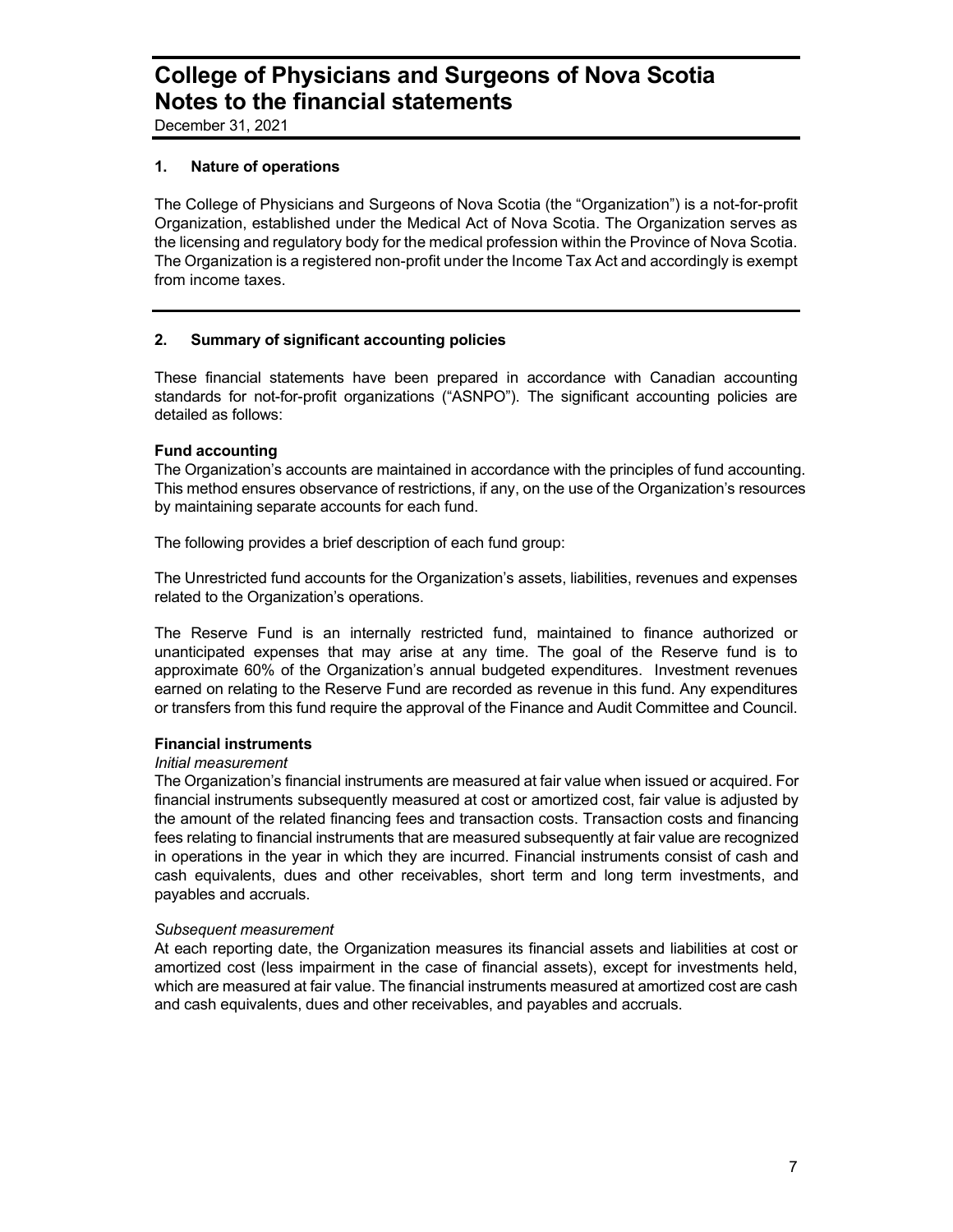December 31, 2021

#### **2. Summary of significant accounting policies (continued)**

#### **Financial instruments (continued)**

#### *Subsequent measurement (continued)*

For financial assets measured at cost or amortized cost, the Organization regularly assesses whether there are any indications of impairment. If there is an indication of impairment, and the Organization determines that there is a significant adverse change in the expected timing or amount of future cash flows from the financial asset, it recognizes an impairment loss in the statement of operations. Any reversals of previously recognized impairment losses are recognized in operations in the year the reversal occurs.

The Organization's main financial instrument risk exposure is detailed as follows:

#### *Liquidity risk*

Liquidity risk is the risk that the Organization will be unable to fulfill its obligations on a timely basis or at a reasonable cost. The Organization manages its liquidity risk by monitoring its operating requirements. The Organization prepares budget and cash forecasts to ensure it has sufficient funds to fulfill its obligations.

#### *Market risk*

Market risk refers to the impact on the Organization's cash flows due to fluctuations in interest rates and debt and equity markets. The primary risk exposures relate to investments held in foreign currencies, interest rate volatility, and equity market volatility. The Organization has formal policies and procedures in place governing asset mix and setting limits on the proportion of each asset class within the investment portfolios.

#### **Cash and cash equivalents**

Cash and cash equivalents include cash on hand and balances on deposit with financial institutions.

#### **Investments**

Investments reported at fair value consist of equity instruments that are quoted in an active market, as well as any investments in debt or equity securities that the Organization designated to be measured at fair value. Such designation must be made when the investment is initially recognized. This designation is irrevocable. Transactions are recorded on a trade date basis and transaction costs are expensed as incurred.

The Organization holds investments in pooled funds, equities and long term bonds and records these at fair value. The change in fair value year-over-year is reflected in revenue and expense.

Investments in interest-bearing securities relating to the investment of temporary cash surpluses are measured at fair value.

Investments denominated in foreign currencies are translated using rates of exchange in effect at the statement of financial position date.

#### **Capital assets**

Purchased capital assets are recorded at cost. Repairs and maintenance costs are charged to expense. Betterments which extend the estimated life of an asset are capitalized. When a capital asset no longer contributes to the Organization's ability to provide services, its carrying amount is written down to its residual value.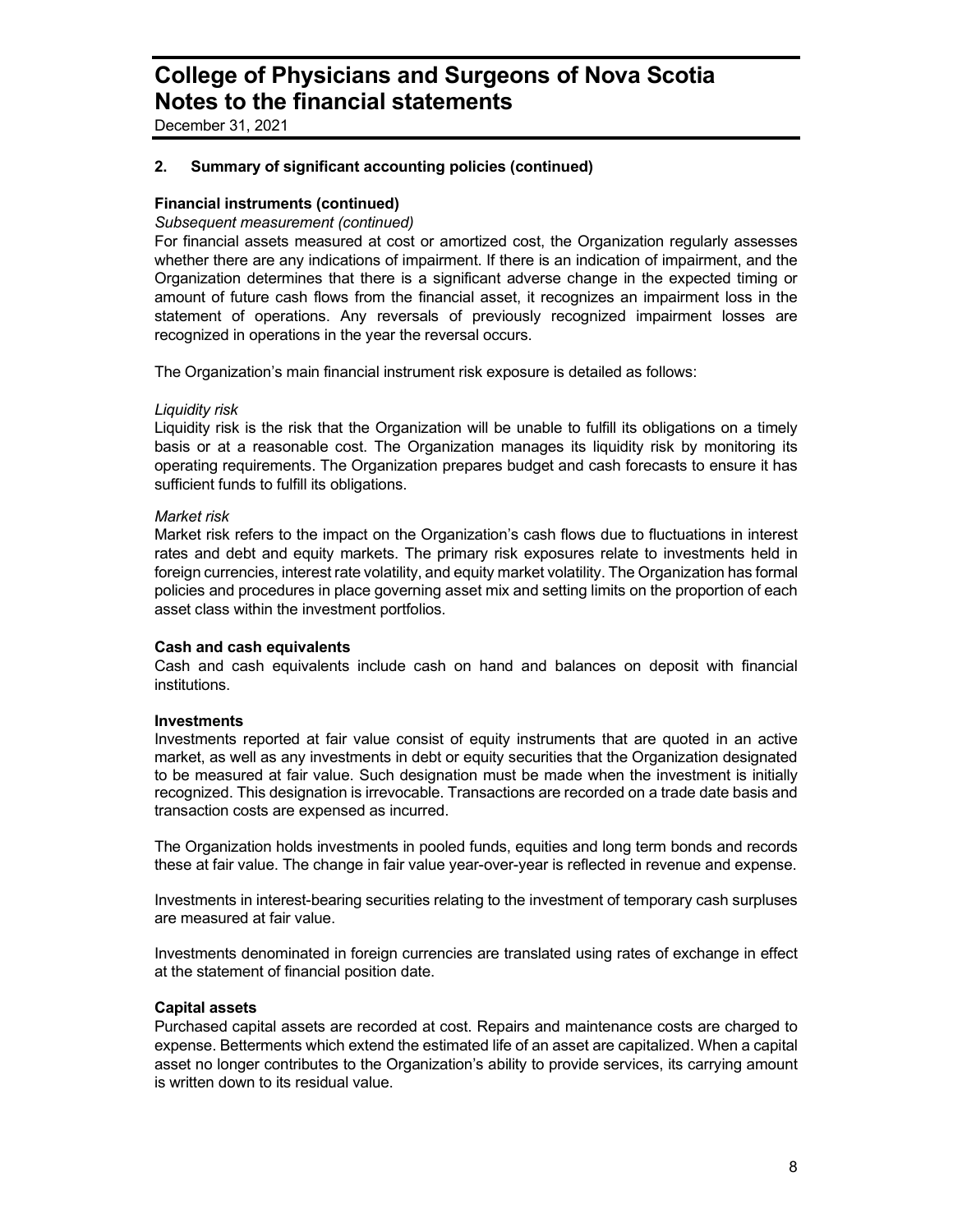December 31, 2021

#### **2. Summary of significant accounting policies (continued)**

#### **Capital assets (continued)**

Capital assets are amortized using the following methods and rates:

| Furniture and equipment        | 20% declining balance  |
|--------------------------------|------------------------|
| Computer database              | 30% declining balance  |
| Computer hardware and software | 4 years straight line  |
| Leasehold improvements         | 13 years straight line |

#### **Deferred revenue**

Deferred revenue includes licensing fees, professional incorporation fees, and education fees relating to the period after December 31. The Organization invoices and collects annual fees in advance of the year to which the fees relate.

#### **Revenues**

The Organization follows the deferral method of accounting for contributions.

Licensing fees, professional incorporation fees, certificates of professional conduct and supervision fees are recognized as revenue from the related deferred amount over the period of licensure or the service provided when collection is reasonably assured. Investment income is recognized as revenue when earned. Recoveries of hearing expenses are recorded when received.

#### **Use of estimates**

The preparation of the financial statements in conformity with ASNPO requires management to make estimates and assumptions that affect the reported amounts of assets and liabilities at the date of the financial statements and the reported amounts of revenues and expenses during the reporting period. By their nature, these estimates are subject to measurement uncertainty and the effect on the financial statements of changes in such estimates in future periods could be significant. Items subject to significant management estimates include useful lives of capital assets and the fair market value of investments.

#### **Allocation of expenses**

The Organization records a number of its expenses by departments or programs. The costs of each program or department include the costs of personnel and other expenses that are directly related to the department or program.

| <b>Short term investments</b>                 |    | 2021      |    | <u>2020</u> |
|-----------------------------------------------|----|-----------|----|-------------|
| Money market funds, savings accounts and GICs | S. | 6.941.951 | S. | 6.582.693   |